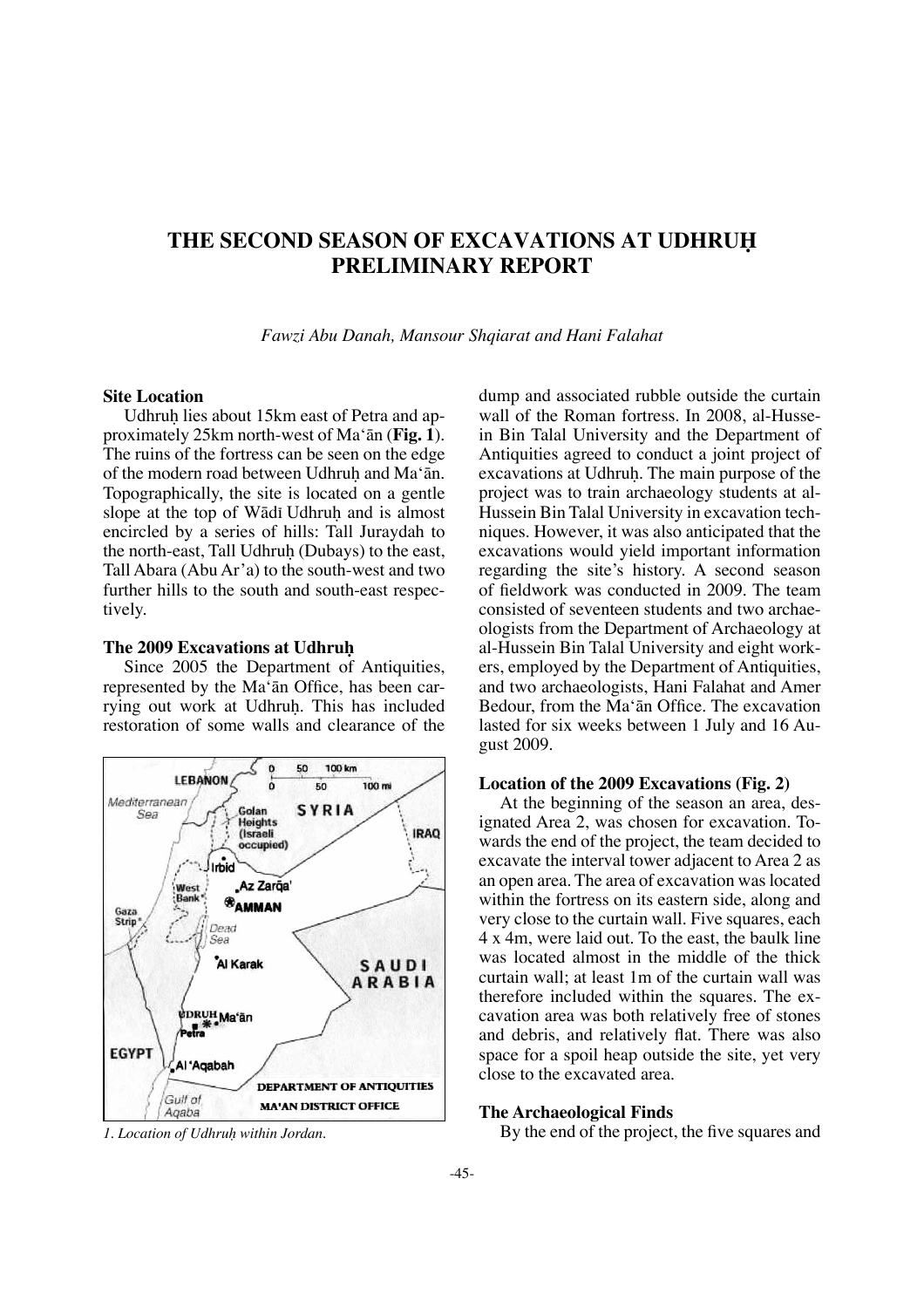*ADAJ 54 (2010)*



*2. Oblique aerial photograph of the excavation area, taken by D. Kennedy in 2009 (Ref. APAAME\_20090930\_ DLK-0299).*

one open area had been excavated. The archaeological fnds can be summarised as follows:

### *Architecture*

Architectural elements were recorded in the fve squares as well as in the open area. It had been anticipated that the excavations would reveal architectural features, as the fve squares were situated along the curtain wall of the fortress and the open area was within a U-shaped interval tower. Each trench also included part of the curtain wall, which has a width of approximately 3m. Considerable parts of the perimeter wall were visible on the surface, especially its external side. At the end of the season, the entire inner side of the curtain wall of the fortress was exposed within the fve squares. It is consistent in terms of height, stonework and alignment across all squares but, unlike the external side which is built of large limestone blocks clearly brought from the quarry at Udhruh, the inner side

of the wall is constructed largely of medium and small limestone blocks most likely taken from the pre-Roman structures at Udhruh. The style of masonry and size of the stones is quite different. In some places there is good evidence to suggest that the wall had seen some restoration and reconstruction in later periods. These works are quite clear, especially where there are walls built against the Roman wall. However, there is no evidence to suggest that there were two phases of construction for the wall during the Roman period. The wall's masonry is consistent from top to bottom, except in some — typically lower — courses where black stones were used. The presence of these stones is unsurprising given that there is a quarry for them just outside the southern side of the fortress. Stones of the same type and colour were also used in the lower courses of the southern wall of the fortress, including the interval towers. The lowest course in the wall is part of the foundations; it is supported on stones sunk into the ground (**Fig. 3**), which extend along the wall. This method of construction is attested to in each trench of Area 2, as well as the 2008 trenches of Area 1.

The joins between the stones appear to have been originally coated with plaster, but this is not well preserved along the entire wall. Having cleared the topsoil, a few stone alignments started to appear in Squares 03, 04 and 05. These turned out to be shallow and were probably the remains of animal corrals built against the curtain wall in the 18th or the 19th centuries. Some alignments were even located above the uppermost preserved course of the curtain wall of the fortress. The progress of work revealed proper walls, fairly well preserved, which abut the pe-



*3. The walls and foundation stones in Area 2, Square 05.*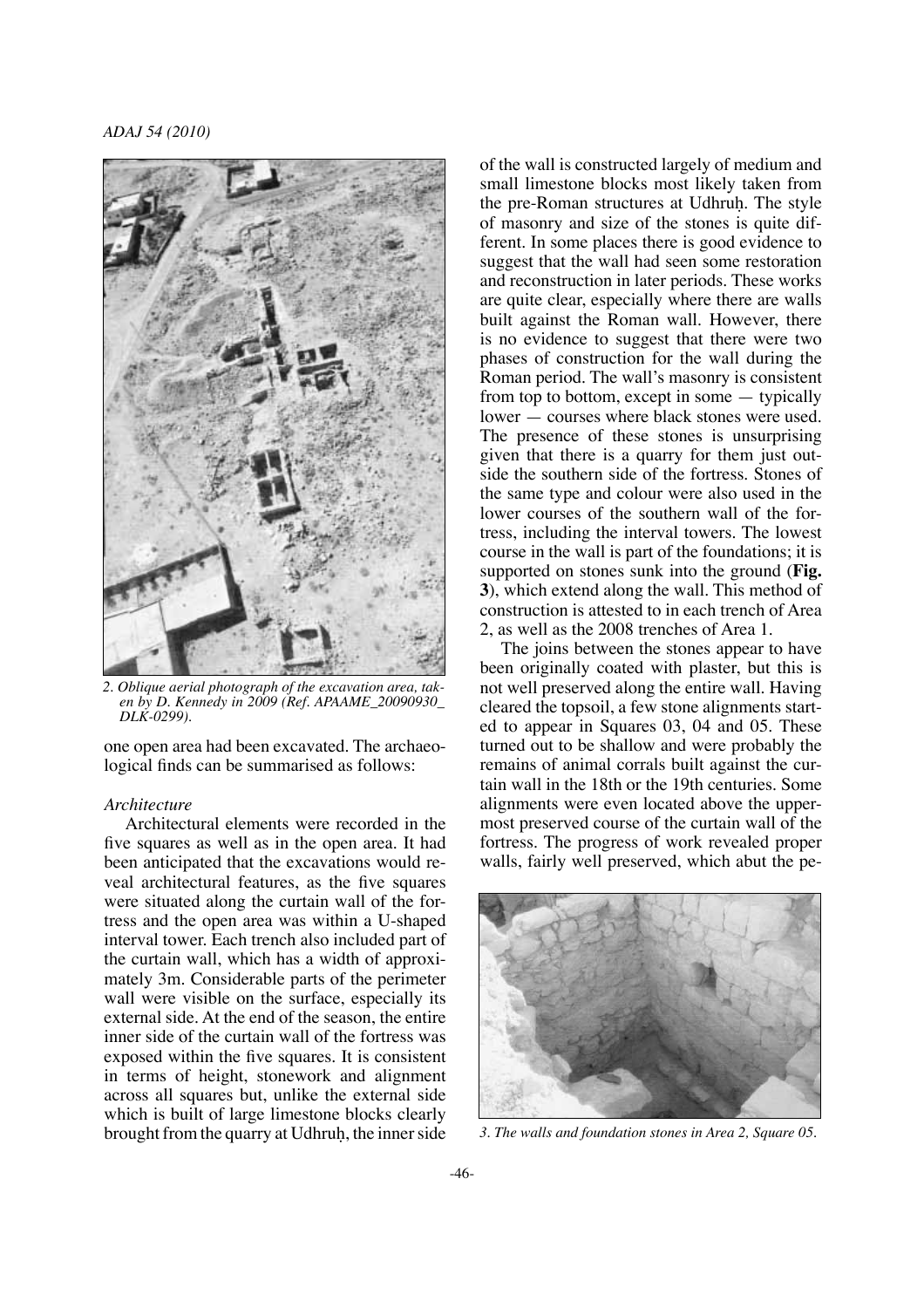rimeter wall and extend westward. They were documented in Squares 01, 02, 03, 04 and 05, but vary in stonework, height, width and function. At the same time, it can be recognised that some of these walls belong to the same period and have a specifc function. For example, the two walls in Squares 03 and 04 are parallel and have what seem to be arch springs. The space between the two walls is about 9m. These and the other walls also seem to have undergone some restoration and reconstruction. The function of these walls can be quite confusing, as in Square 05 where three walls within the square abut the curtain wall, but the one in the middle dose not run all the way through the west baulk. It just projects for *ca.* 1.5metres from the Roman wall. In Square 03, a stairway was discovered in the north-east corner and is still intact. It clearly leads through a doorway to the upper floor of the interval tower excavated in the open area, giving access to the walkway along the top of the curtain wall between the towers. In a later, post-Roman, period, the door was blocked by a two row wall preserved to a height of almost 2m (**Fig. 4**).

A signifcant architectural feature documented in both Squares 03 and 04 is a standing stone on a base. In both instances, the standing stone and base are large, dressed limestone elements; the fact that they have almost the same elevation suggests that they may date to the same period. The function of these features cannot be determined at this stage. Additional work to the west is expected to uncover more information. A more interesting architectural element was uncovered in the east baulk, between Squares 01 and 02. It is a small gateway that gives access to the lower foor of the interval tower (**Fig. 5**). The gateway is constructed of very large blocks. It is relatively narrow, to the extent that only one person can go through. The overall impression is that this entrance is contemporary with the perimeter wall of the fortress; there is no good evidence to suggest that it was a later addition to the structure.

Signifcantly, the area within Square 02, which is accessed by the doorway is paved with rectangular slabs. Right in the north-west corner of the same square and contiguous to the paved floor, a twelve metre deep hole was discovered. The shaft opening was covered with a large



*4. Roman staircase in Square 03, blocked by a later wall.*



*5. Doorway of the interval tower in Square 02.*

stone, under which is an arrangement of stones bedded into the ground to form an entrance or 'mouth'. The function of this hole is puzzling and, at this stage, it can be suggested — amongst other hypotheses — that it was part of a drainage system, or perhaps simply a cistern to collect rainwater. The architectural features in the open area around the interval tower are indeed remarkable. The tower's original architecture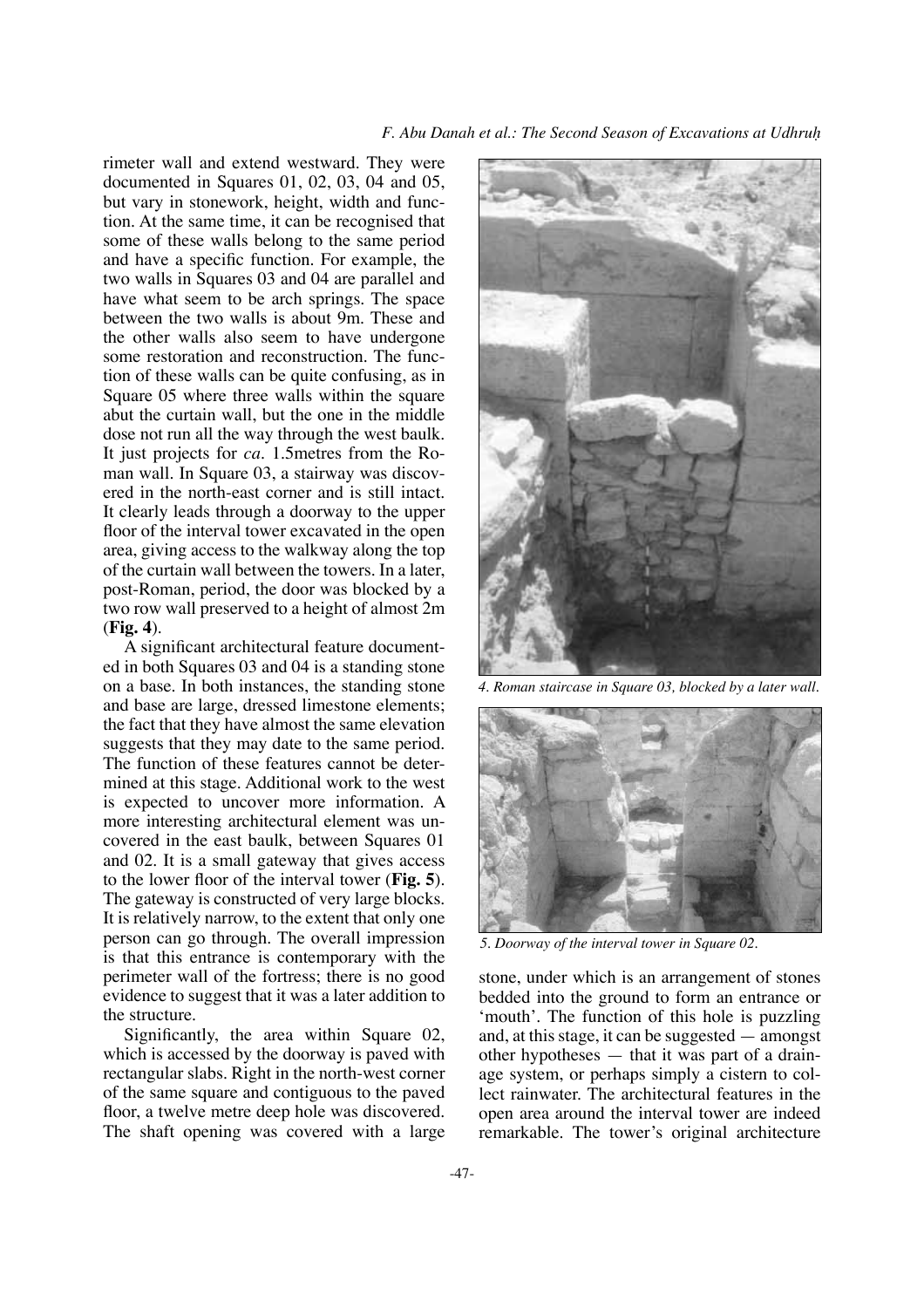# *ADAJ 54 (2010)*

consists of a U-shaped projecting tower built against the curtain wall. Its wall has two rows filled in with rubble; both the internal and external rows are constructed of limestone ashlars. Like other interval towers at the site, it had a vaulted roof and there is a possibility it consisted of two foors. In a later period, this interval tower was clearly re-used for industrial purposes. It was divided into two parts, separated by a two row wall. The frst part, between the doorway of the tower and the later wall, was used as a lime kiln. The kiln itself was constructed of small stones fxed with mortar, and was almost circular and approximately three metres deep. Immediately below the topsoil was a soft, white layer of lime, which continued down to a considerable depth, almost to the bottom of the kiln. Underneath the lime layer was a layer of ash and charcoal. Towards the bottom of the kiln, the circular wall narrowed; in other words, the diameter at the base is far less than that of the top. The second part of the tower appears to have been used to produce charcoal for the kiln, high temperatures being required for lime production. Excavation in that part of the room exposed a wide layer of ash. The charcoal seems to have been shovelled into the kiln through a small aperture located in the centre of the partition wall (**Fig. 6**).

### *Pottery and Glass*

The quantity of pottery recovered this season is far less than that recovered in 2008. However, the quality and typologies represented are quite different. A preliminary reading was indicative



*6. Partition wall in the centre of the interval tower, in the open excavation area. The lime kiln is behind the wall; the aperture in the centre was used to feed the kiln with charcoal.*

of the Roman, Byzantine and early Islamic periods. Late Islamic pottery sherds, especially of the Ayyubid - Mamluk period, were also found, especially in Square 01 which is contiguous with Area 1 where the late Islamic period is predominant. Among the signifcant fnds of pottery are four lamps, three of which are in a relatively good state of preservation. Other complete objects were not found, but the restoration of broken pieces produced a number of semi-complete objects. Generally speaking, throughout the excavated squares, small pieces of glass were found in association with pottery, particularly on floors.

### *Coins*

One coin fragment was found in Square 05. It is worn and the depicted fgures and symbols can be hardly seen; it would be probably better after cleaning. The provisional reading of this coin in the feld suggests that it may be Byzantine and depict the letter M. In the same square, a considerable quantity of marble tiles and slabs were discovered; one of them bears the Greek letter M. Therefore, there is a possibility that the marble stones where brought from the church outside the fortress, near the south-west corner tower.

### *Personal Objects*

A number of personal objects were found in some squares. These include rings, bracelet fragment and some beads.

### *Other Finds*

Among the archaeological finds from Udhruh is a heavy cornet quern made of basalt, mostly complete except for a missing part near the handle on one side. This quern was discovered in Square 02 right above the pavement and very close to the reported hole. Its diameter at the mouth is *ca.* 0.5m and at the bottom *ca.* 0.2m; its base is open. Metal nails, similar to the ones discovered in the 2008 season, were found in some trenches; their length does not exceed 10cm.

#### **Conclusion**

The 2009 fnds have proved useful in helping us to understand the history of the site, especially in the post-Roman periods. Signifcant new information was recovered. In the Area 2 exca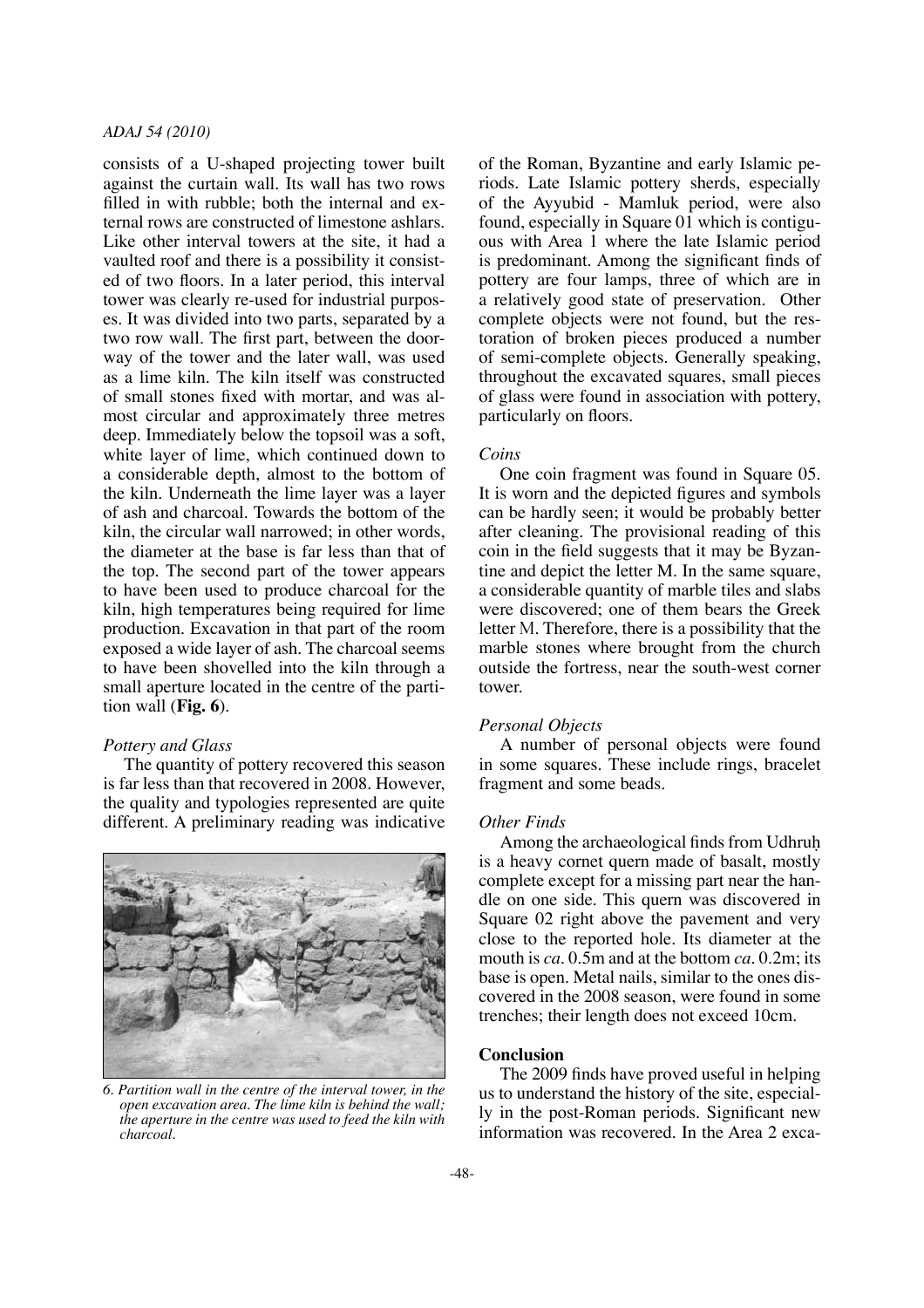vations, there is more evidence from the Roman, Byzantine and — probably — early Islamic periods, and less from the late Islamic period. Substantial parts of the curtain wall of the fortress were exposed. The same wall was renovated in later periods, when new buildings were constructed against it. It is also clear that these new units were for domestic use; their walls were associated with stratified floors and hearths. It has also become apparent that the stonework on the two faces of the curtain wall is not the same; large blocks are used on the external side, while smaller blocks are used on the internal. Excavation in the open area, around the interval tower, revealed new information regarding the history of the towers and the longer-term use of the site. This particular tower was converted into a lime kiln. Our overall conclusion is that the post-Roman period inhabitants of Udhruh dealt positively with the remains of the fortress, its curtain wall and towers. They used the space without destruction and for this reason the core of the fortress are reasonably well preserved. More activities and changes are expected to have taken place within its walls.